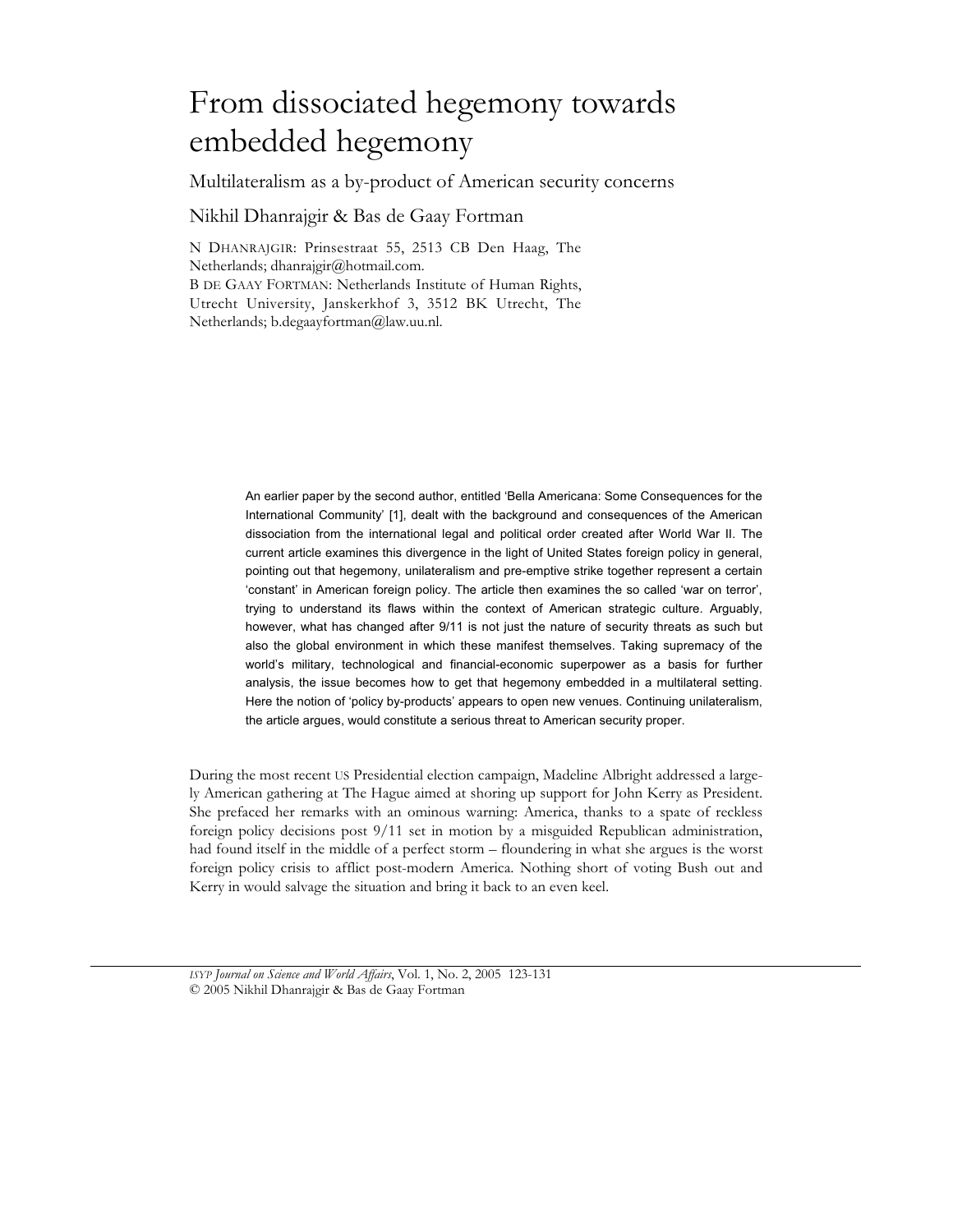One year earlier, at the 2003 Pugwash Annual Conference, in Halifax, Nova Scotia, our founder and former president Joseph Rotblat in his widely applauded address made a fervent appeal to the International Community to influence American public opinion in turning the tide of US foreign policy. Alarmed by the Bush Administration's intransigence on nuclear disarmament and the imminent danger of such a stance, Rotblat's sentiments of 'regime change' in the US were in fact shared unofficially by many European Governments [2]. So unpopular are Bush and those around him overseas, that foreign leaders are reluctant to agree with anything the President says lest their own ratings take a dive. Quick to capitalise on the transatlantic divide, John Kerry suggested publicly that foreign leaders wanted to see him elected as President on November 2, 2004. He may not have been wrong. Foreign co-operation had come to a virtual standstill and governments in Europe and elsewhere were biding time and waiting it out till those November elections.

Now that we know that Kerry has lost, it can be questioned whether it was realistic to expect wholesale changes in US foreign policy with a new President at the helm of affairs. The US and Americans are often chastised for their ignorance of world affairs and general geographical ineptness, but one could also argue that there is a fundamental misperception in the international community of the traditional role of foreign policy in American electoral campaigns and an under-appreciation of bipartisanship on matters of national security. As important an issue as national security is in the US at present and as crucial Bush's misjudgement in the invasion of Iraq might become, the presidential election at the outset was already unlikely to become a referendum on the foreign policy of the Bush administration, as many European observers had assumed. There is a historical continuity in American foreign policy and one of the reasons for this is that it has never really been in the forefront of mainstream political debate. Moreover, there is little discussion on what constitutes a national security interest – global stability and championing the cause of political freedom and democracy in the world is generally seen as the linchpin of American foreign policy. Both candidates, as an international public is bound to notice every day, carry the stars and stripes on their lapel. The real differences arise around issues of strategy and how best to achieve these ends.

### **The constant in American foreign policy**

American exceptionalism and its spill-over into foreign policy are based on a combination of three elements: hegemony (and with that the idea of expansion), unilateralism ('going it alone'), and pre-emptive strike [3]. While it may well be argued that George W. Bush has distorted the notion of pre-emption (responding with a military attack to an immediate threat that could in no other way be dealt with) into aggressive prevention (responding militarily to future threats before these have manifested themselves as imminent), unilateralism itself is, indeed, not exclusive to any one party but reflects rather a general mind-set in the American decision-making process. If there is a constant in American foreign policy, it can be found in affirmations of this form of exceptionalism especially in the aftermath of September 11th, 2001. The campaign rhetoric last year and the discourse on the 'war on terror' for example lend themselves not so much to differences in foreign policy perception but in strategy and how best to 'win' the war. Kerry's contention therefore was that he was better equipped than his opponent to fight that 'war'; the theme itself and its dissociation from international law remained undisputed.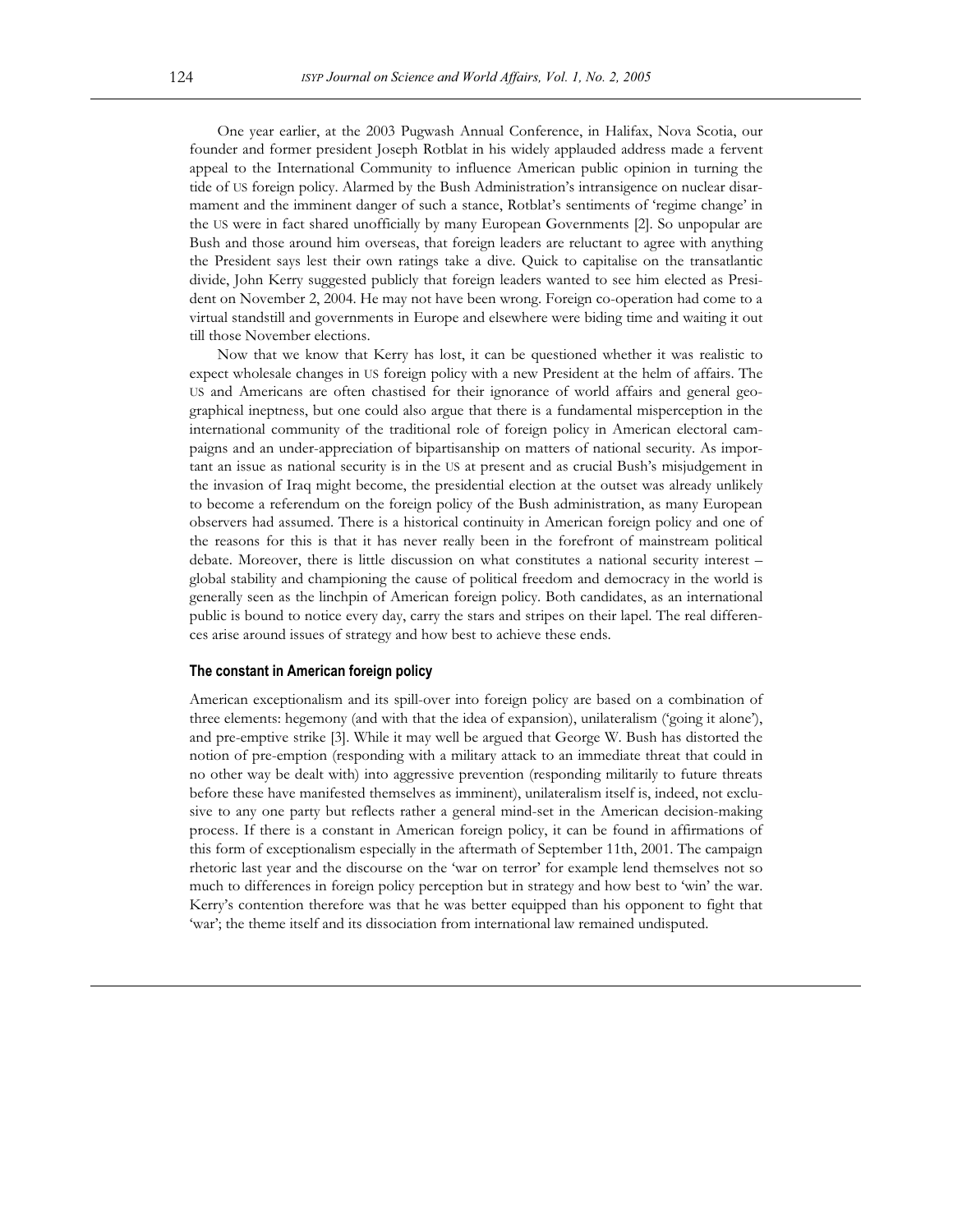Throughout the 19th century, the main 'foreign policy' issue in American politics was actually an economic matter, namely the rate of tariffs on imports. The fundamental question of protectionism and the role of foreign capital were major concerns dividing the Democratic and Republican parties. It is also important to recall that the US constitution, with its division of powers between the judicial, legislative and executive branches of the federal government, establishes that the focus of foreign policy rests with the executive branch. The President's main job is to provide for national security. While this may seem obvious, it plays a major role in how the Congress defers to the executive in matters of homeland security and the response to the terrorist threat following the attacks of September 11th, 2001. Americans expect their President to lead the country when it comes to issues of war and peace and the safety of the country. So the issue of 'strong leadership' is a very important qualification in the public mind when it comes to evaluating presidential candidates.

But the constitution also reserves an essential foreign policy role to the US Senate. When Europeans criticise President Bush for not signing the Kyoto Protocol, for example, they should be aware that during President Clinton's term, the Senate passed a resolution against the climate treaty by a vote of 95-0. Since the Senate must approve treaties by a two-thirds majority, it is clear that the impact of treaties on the domestic economy can outweigh foreign policy considerations.

Notably, the most dramatic example of the role of the Senate in American foreign policy came during the period after the First World War. President Wilson, who had campaigned in 1916 on the slogan 'He kept us out of war' failed to get Senate approval for the key element of the post-war settlement, the League of Nations treaty. In part, this was a result of the personal animosity between the Democrat, Wilson, and Senator Lodge, Republican of Massachusetts, the then majority leader in the Senate. Wilson elected not to take any senior Republican leaders to the Paris peace talks after the war, and the issue of America's post-war role in the world became a partisan political issue.

Partly as a result of this bitter experience, a bipartisan consensus emerged during and after World War II. Senator Vandenberg, also Republican and Chairman of the Senate Foreign Relations Committee during the Truman presidency, made the famous statement that 'politics stopped at the water's edge', i.e., that foreign policy was not to be a partisan issue. The risks to the nation's interests of having a coherent and reliable foreign policy – especially during the Cold War – outweighed the potential political gains.

To say that during the Cold War American foreign policy was bipartisan is, of course, not entirely accurate. While the anti-communism of the McCarthy period had more to do with domestic politics than foreign policy, clearly there was a partisan element to the debate about national security then. And, foreign policy played a major part in presidential elections, despite the broad agreement between the two parties on America's role in the world during the 1950s. Eisenhower campaigned on a peace platform during the Korean War. Kennedy argued the Republicans had paid insufficient attention to national defence, accusing his opponents of allowing a 'missile gap' to develop between the US and the Soviet Union. But it is safe to say that generally there was no fundamental difference between Democratic and Republican foreign policy. Indeed, arguably, under Kennedy, the US pursued a much more aggressive foreign policy which in fact led to the Vietnam engagement.

Our conclusion is that obviously there is a lot more continuity in American foreign policy than changes of direction. Even the popular division of American policy into 'multilateral'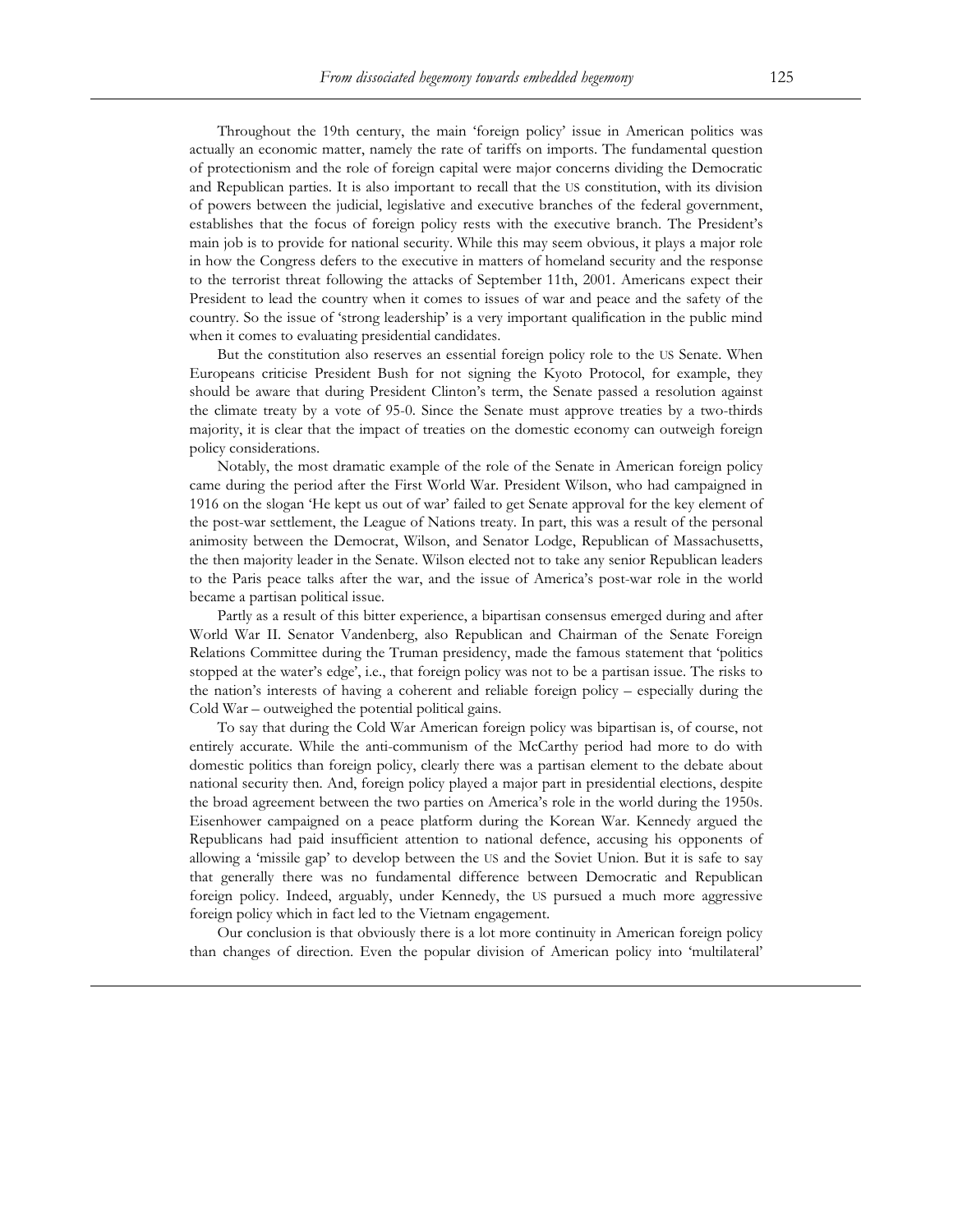periods or 'unilateral' periods is misleading. The real division in American foreign policy is between internationalists and isolationists and the internationalists have been dominant for a long time in both parties. The US has traditionally viewed its national interests as consistent with the pursuit of global stability, and taken a practical approach to this overriding goal. When the US can obtain international support to this end, all the better; when not, as long as there is support in Congress for a particular course of action as being consistent with national security, then the issue is likely not to be politically contentious. So against this backdrop, what role should the international community play in influencing the direction of US foreign policy towards a multilateral embedding?

In this respect, it is worth pointing out that the international community as such is an abstraction. There is no legal entity or person by that name. No doubt the United Nations, which consists of almost all the states in the world, reflects for certain purposes the views of or acts in the name of the states, and to that extent represents a formal international community. But whether it does so substantially is contingent. There have been notable cases where the United Nations has failed to act when confronted with situations, which on any view are of general concern, while in some instances these constitute an affront to 'the conscience of humankind' [4]. It is, indeed, difficult to accept that the states and peoples of the world are now in a position where their legitimate collective concerns as to particular conduct are to be channelled exclusively through the United Nations. In giving extensive powers and functions to the United Nations, and a limited monopoly in respect of control of the use of force, the states and the peoples invoked in the Charter did not give up entirely their individual capacity to act. World peace through world law [5] is, indeed, not yet a fully available option and most probably never will be. Formation and execution of power for the sake of security without a solid legal base remains inevitable, especially in a global context. Yet, the point is that whenever that takes place, its objectives and focus have to be questioned continuously – within and without the United Nations – while a genuine effort has to be made to incorporate not only political but military and economic power too, in an international legal setting. Insofar as global power formation cannot be based on principles of representative democracy, power sharing constitutes the next best. Essential in this respect is the incorporation in decisionmaking of not primarily 'the willing' but precisely those constituent parts of international opinion-making that hold different views. Military power may, indeed, provide security, but it can also attract danger and lead to new threats [6], as illustrated rather horrendously in postwar Iraq.

### **The 'War on Terror'**

The initial post 9/11 reaction outside America was largely one of sympathy and concern but expressed in different forms. Many Arab and Muslim countries, as represented by important spiritual and religious leaders in the Middle East, were quick to condemn the attacks and made it clear that such acts were morally reprehensible and anathema to Islam. For some though, there was also a feeling that the chickens had come home to roost – America through its sometimes blundering, violent and insensitive policies brought this upon itself and perhaps the gravity of the attacks would now galvanise American opinion into deep introspection and effect positive change in American foreign policy. America might now finally take notice of the plight of other countries experiencing the same terrorism and unite nations in a genuine effort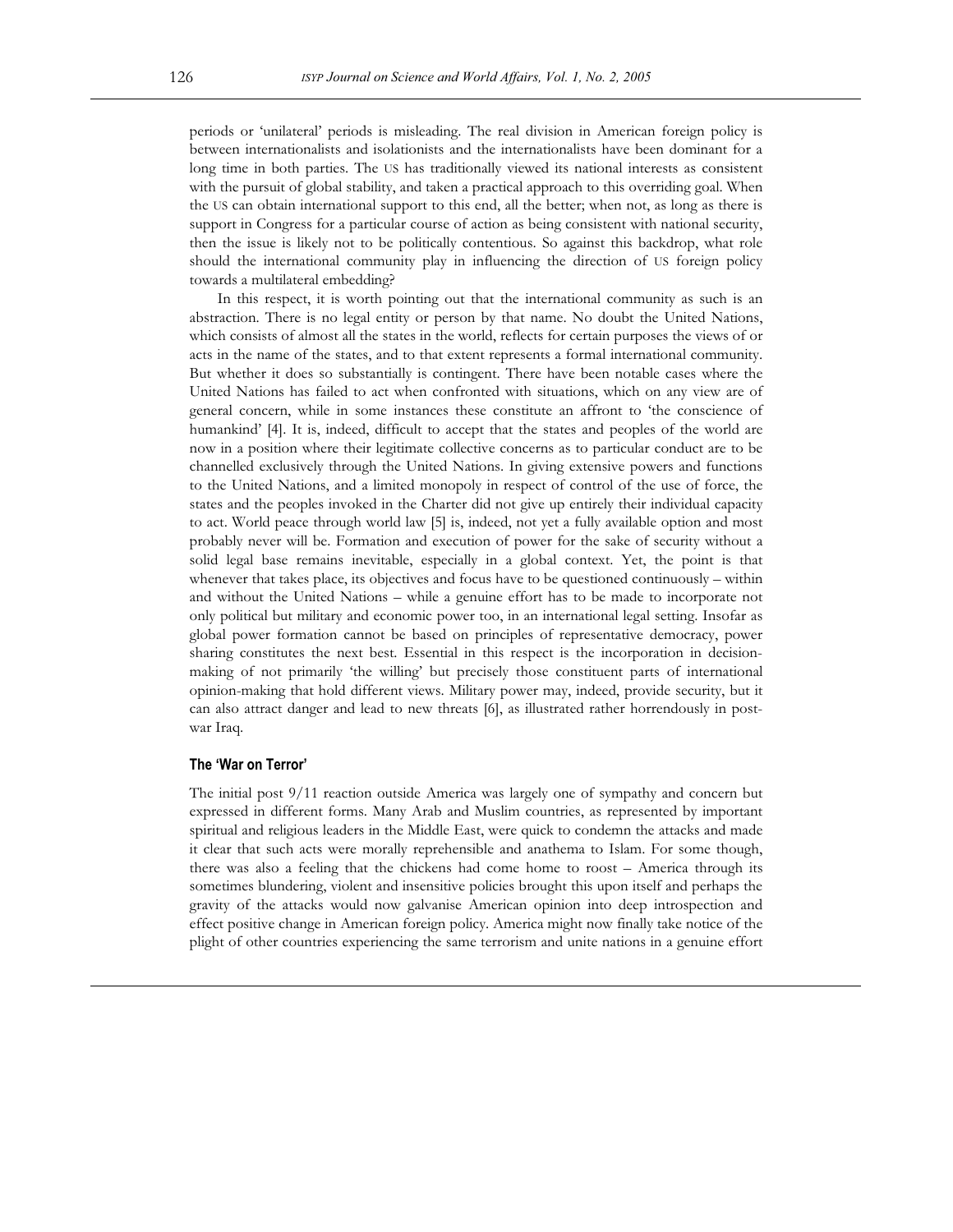to rid the world of this scourge. But nothing of the sort happened – the need for rational argument and nuanced analysis that could have (and should have) taken centre stage in mainstream American politics was largely ignored in the corridors of power. Those with political axes to sharpen won the day and helped pave the way towards a second tragedy of missed opportunities.

Notably, the whole idea of a 'war on terror' is a misnomer and a gross misstatement: there is no war that one could tangibly identify, let alone 'win'. Indeed, while convenient for public consumption, the dynamics are complex – this is not a zero-sum game in which the 'we win and you lose' scenario works. Moreover, the entity currently called Al Qaeda is less an organisation than an ideology. The Arabic word qaeda can be translated as 'base of operation' or 'foundation', or alternatively as a 'precept' or 'method'. Islamic militants always understood the term in the latter sense. In 1987, Abdullah Azzam, the leading ideologue for modern Sunni Muslim radical activists, called for 'al-qaeda al-sulbah' (a vanguard of the strong). He envisaged men who, acting independently, would set an example for the rest of the Islamic world and thus galvanise the umma (global community of believers) against its oppressors. It was the FBI – during its investigation of the 1998 US Embassy bombings in East Africa – which dubbed the loosely linked group of activists that Osama bin Laden and his aides had formed as 'al Qaeda'. This decision was partly due to institutional conservatism and partly because the FBI had to apply conventional antiterrorism laws to an adversary that was in no sense a traditional terrorist or criminal organisation.

Although bin Laden and his partners were able to create a structure in Afghanistan that attracted new recruits and forged links among pre-existing Islamic militant groups, they never created a coherent terrorist network in the way commonly conceived. Instead, al Qaeda functioned like a venture capital firm – providing funding, contacts, and expert advice to many different militant groups and individuals from all over the Islamic world.

Today, the structure that was built in Afghanistan has been destroyed, and Osama bin Laden and his associates have scattered or been arrested or killed. There seems to be no longer a central hub for Islamic militancy. But the al Qaeda worldview, or 'al Qaedaism', is growing stronger every day. This radical internationalist ideology – sustained by anti-Western, anti-Zionist, and anti-Semitic rhetoric – has adherents among many individuals and groups, few of whom are currently linked in any substantial way to bin Laden or those around him. They merely follow his precepts, models, and methods. They act in the style of al Qaeda, but they are only part of al Qaeda in the very loosest sense. That is why Israeli intelligence services now prefer the term 'jihadi international' instead of 'al Qaeda'.

Naturally, then, in their confrontation with these ideologically inspired terrorist networks, the United States is looking for allies and coalitions. What is questionable, however, is the distance taken from an emerging international legal order predicated on human rights principles. This reluctance to participate in the institutions of international law derives precisely from the home-grown contention that the rights of Americans are embodied in the US Constitution and are subject to local consent and national popular sovereignty. US non-ratification of international rights conventions and newly established institutions, however, run counter to US interests in the long run and puts a spoke in the wheel of international legitimacy and justice. This is, indeed, the main point we should like to make here: rather than confronting US security discourse with a normative human rights based discourse, we would advocate an imminent dialogue, based precisely on America's own security concerns.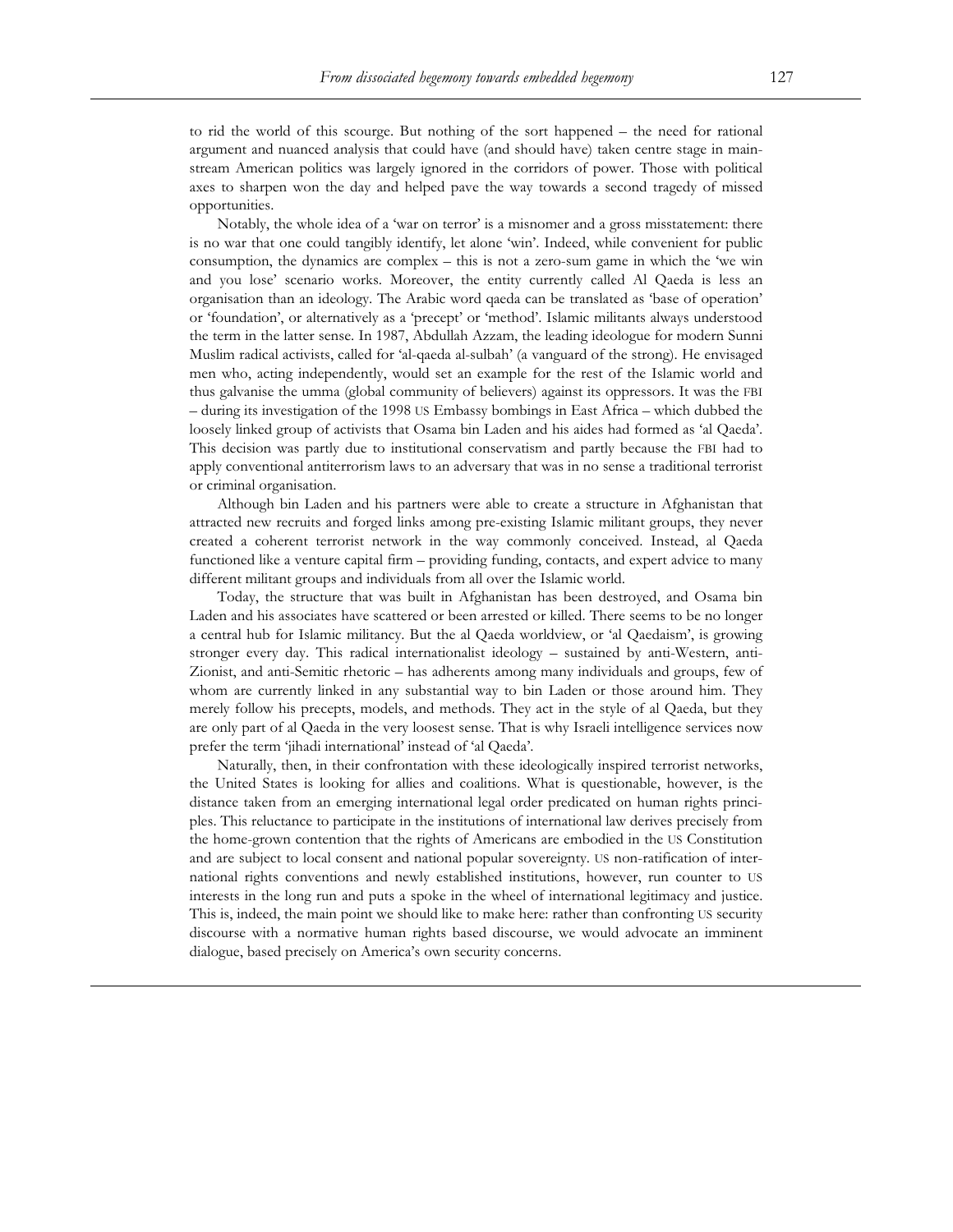#### **Strategic culture**

It is in politics that cultural conversations become most explicit: What ends should the nation pursue? What means should it use? Foreign policy is at a very high end on a spectrum of conversational explicitness because it concerns relations with outgroups; outgroups serve the dual purpose of acting as a source of national identity (we are not like them) and as a threat to national identity (we must resist becoming like them). Suffice it to say, it is only through definitions of the 'other' that we can carve out a distinctive niche for ourselves (us versus them).

The disturbing linkage between socio-political naiveté and socio-political power became the underpinning of American politics when the administration quickly opted for an oversimplistic 'us versus them' dualism ('whoever is not for us is against us!' [7]), immediately translated into the latest chapter of the story of 'good against evil'. Any attempt to analyze the causes through self-examination was seen as comforting to the 'enemy' and those who suggested such analysis were vilified and branded 'unpatriotic'. America has lost the moral ascendancy it inadvertently gained in the immediacy of the attacks and frittered away the opportunity to build a genuine domestic and foreign coalition that could have so easily emerged from the debris of 9/11. Instead, jingoistic, triumphalist rhetoric and a continuing tendency to see things in facile ways only served to feed the very Manichaeanism whose existence has already created so many problems.

Crucial in our attempts to understand this reaction is the location of an American strategic culture, where strategic culture can be defined as a people's distinctive style of thinking and dealing with the problems of national security. Strategic culture, more often than not, is couched in explanations of war and conflict. It is fuelled by the construction and maintenance of the boundaries of identity and invites a bi-partisan approach in the implementation of critical areas in foreign policy. The stars and stripes on the lapels of both President Bush and his opponent Kerry symbolise trust in 'that greatest nation on earth'. 'The President's job', Bush said in the context of his campaign for re-election, 'is not to take an international poll; the President's job is to defend America'.

It is possible in this context then, to argue that there is a uniquely American approach to strategy. But is this strategic culture predicated on deeply rooted cultural traits embedded in the American polity (read 'American exceptionalism'), on a more short-term, secular historical experience devoid of the cultural element, or on a fusion of both? Strategic culture in the American context, it seems, is none of these three: it is more the product of a 'micro-culture' at work and less amenable to explanation by any meaningful compartmentalisation of cultural thinking on foreign policy issues.

The American foreign policy establishment has traditionally underestimated and at times ignored the importance of cultural influence when dealing with the threats and opportunities of the world around them. American ethnocentricism at the foreign policy level is precisely the result of this failure to understand value systems and cultural proclivities that could predict tendencies. It was during the cold war that the need to conceptualise strategic culture as an instrument of analysis first arose. While it could be argued that the constraints of bipolar rivalry largely nullified the domestic idiosyncrasies of nations, the reality today is quite different: The end of the Cold War will logically allow more artificial strategic cultures to give way to more culturally rooted ones, and it may become increasingly difficult to predict patterns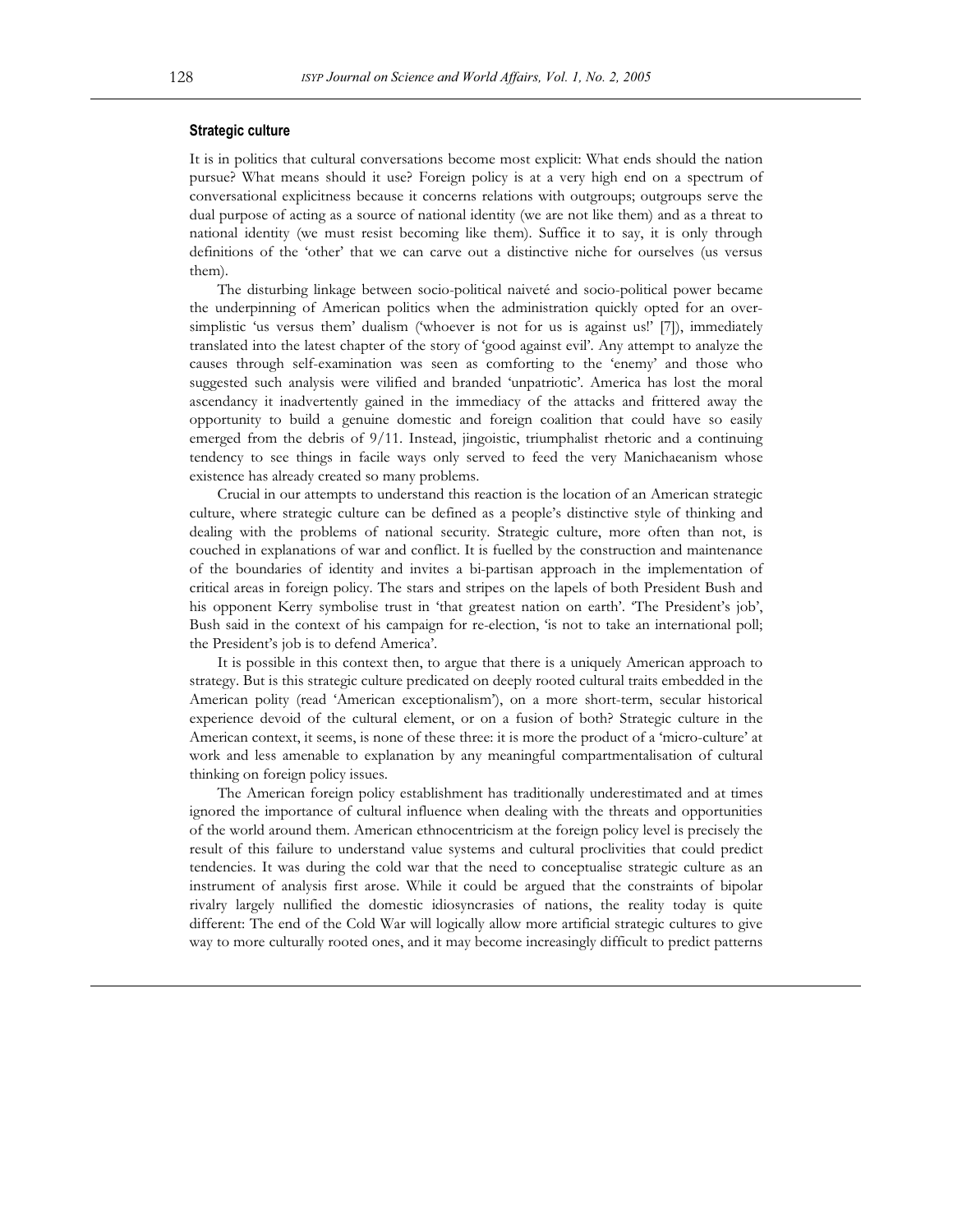of interaction in the international arena without examining national security and foreign policy in the framework of cultural influence. However – and this is the critical point – in the framework of international security, a culturally rooted strategic culture is predicated on national security imperatives and not civilizational ones. For instance, to speak of an 'Islamic bomb' is to deny the fact that the Islamic world is not a monolithic entity but a geographically and historically disparate group of states with very real differences. More accurately, it is extremely difficult to identify leaders of a civilization, and from a practical standpoint, it is virtually impossible to actualise threats made in the name of civilizations (like declarations of a holy war or jihad) precisely because the only underlying institutions that could put them into effect are nation states. Islamic 'fundamentalism' as we understand it is not a monolithic entity but rather a diverse ideology that manifests itself very differently in socio-political life – some positive, some negative: For instance, the Ikhwan (the Muslim Brotherhood) has aligned itself with the monarchy in Jordan and plays a moderate (even constructive) role in some Arab countries. They are more radical in Egypt, Algeria and The Occupied territories (Hamas). The point is – there is no conspiracy or 'group dynamic' within a divided Islamic world. Moreover, what counts is not fundamentalism but radical extremism. The American propensity to lump fundamentalists into the category of 'dangerous extremists or terrorists' is self-defeating. A more nuanced, better informed analysis is needed.

It is only from a monolithic non-nuanced perspective that the war in Iraq made much more sense to the American war cabinet than focusing on dismantling and destroying Osama bin Laden and his network, although the latter always constituted a greater threat to America and the world than Saddam Hussein and his weapons of mass destruction (that in the end were never found). Bill Clinton was probably correct in asserting that in times of crisis and insecurity the American people want a leader that is 'strong and wrong' rather than one who is 'weak and right'. And perhaps President Bush had to act quickly and decisively in order to restore confidence in the country and assuage the fears of the American people.

But the Iraq misadventure may yet turn out to be the biggest strategic and tactical blunder since the Bay of Pigs fiasco. The quagmire that the Bush Administration precipitated will in all likelihood have disastrous long-term consequences for American foreign policy and further alienate allies already disillusioned by an unabashed display of arrogant American certitude. The damage may already have been done. Once the machinery for the foreign policy implementation process is set in motion, it becomes difficult (and often politically risky) to dislodge. It is extremely unlikely, for instance, that a new democratic administration will be able to roll back the current Iraq policy despite fundamental differences on the very question of whether it was right to go in there in the first place. The foreign policy apparatus simply does not allow for such wide-scale changes. For instance, since Kerry had voted in the US Senate for the war in Iraq this put the Democrats in a quandary and made it that much more difficult for their candidate to articulate clear policy objectives on Iraq that markedly differed from the ones adopted by the Bush administration. This may help explain why John Kerry in his campaign rhetoric had been unconvincing on Iraq and on how he planned to restore the loss of American credibility and respect around the world.

Insofar, then, as election results matter in respect of American security choices in our world today, it was probably the Bush versus Gore ballot (and its interpretation by the Supreme Court in its 5:4 judgment) rather than the Bush versus Kerry vote that mattered a lot.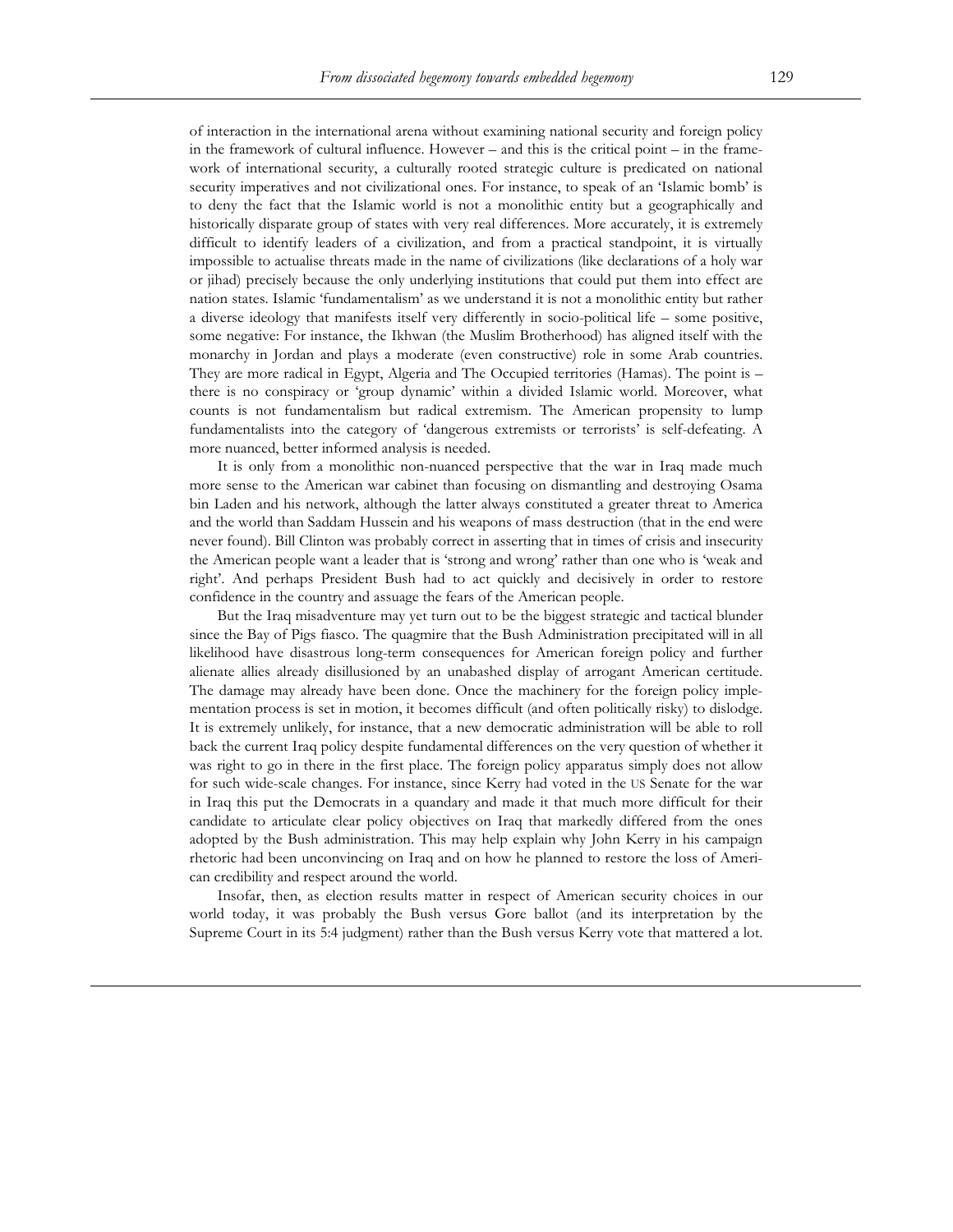Elections, however, are like water under the bridge: the issue remains how to get US hegemony embedded in a multilateral setting.

## **Multilateralism as a by-product of American security concerns**

Understandable as US unilateralism may be in the light of disappointments far from home, defending America today requires a substantial change in strategic culture. It will not have much effect, however, to confront unilateralist national security discourse with a Universal human rights-based communication. But it is precisely within the context of current concerns with international terrorism that the international legal order manifests its primary significance. To clarify what is meant here, we should like to present the notion of policy by-products.

The term 'by-product' means that production is not primarily aimed at, nor automatic; yet it may be regarded as essential. Let us take democracy as an illustration here. Notably, that system implies the constitution and acceptance of government by its citizens or, in other words, legitimacy. Indeed, for Fukuyama [8], the advocate of liberal democracy as 'the end of history', a regime is democratic when it is legitimised through the consent of the ruled. Here, democracy and legitimisation become synonyms. It is also possible to see legitimacy as an essential by-product of democracy [9]. The term 'by-product' means, indeed, that the 'production' of legitimacy is not automatic; nevertheless it is essential for without it democracy will lose its meaning. 'Without the citizens' support, who recognise the regime as being legitimate, a political democracy cannot survive' [10]. A problem with pure by-products is, generally, that they cannot be aimed at, even where their production is regarded as essential. Thus, paradoxically, politicians in power cannot just aim at legitimacy, through major efforts in public relations for example. Rather, they have to aim at the right policies and if these are successful they might produce 'people's subjective perceptions' [11] that constitute the regime's legitimacy.

In a similar vein, American strategic culture's pre-occupation with national security implies that a close relationship between the US and the international legal order cannot be aimed at directly. Indeed, in the final analysis, both the international community and the US must break the habit of making assumptions based on their own wish lists. As long as American primacy reigns supreme, the US is not going to be bogged down by international treaties or international law if it perceives its national security to be under threat. And no country in its present form is going to develop a defence capability that rivals that of the US so that it could engage in preemptive actions on the global stage. What is abundantly clear though is that global interdependence, especially in light of powerful destabilising forces at work such as 'al Qaeda', has never assumed greater significance than it has today. It is precisely the global chaos that international terrorism aims at, which requires a response that is based on the international rule of law. Moreover, going it alone all the time the US would make itself as a country and American citizens wherever they might find themselves, a primary target of Jihad ideology and consequently of its terrorist methods. And finally, the international community would be rendered impotent without US support [1]. The sooner each side accepts these realities, the sooner they can start building a viable common agenda that will bring them out of 'the perfect storm' (Madeline Albright) and into calmer waters.

**Notes**